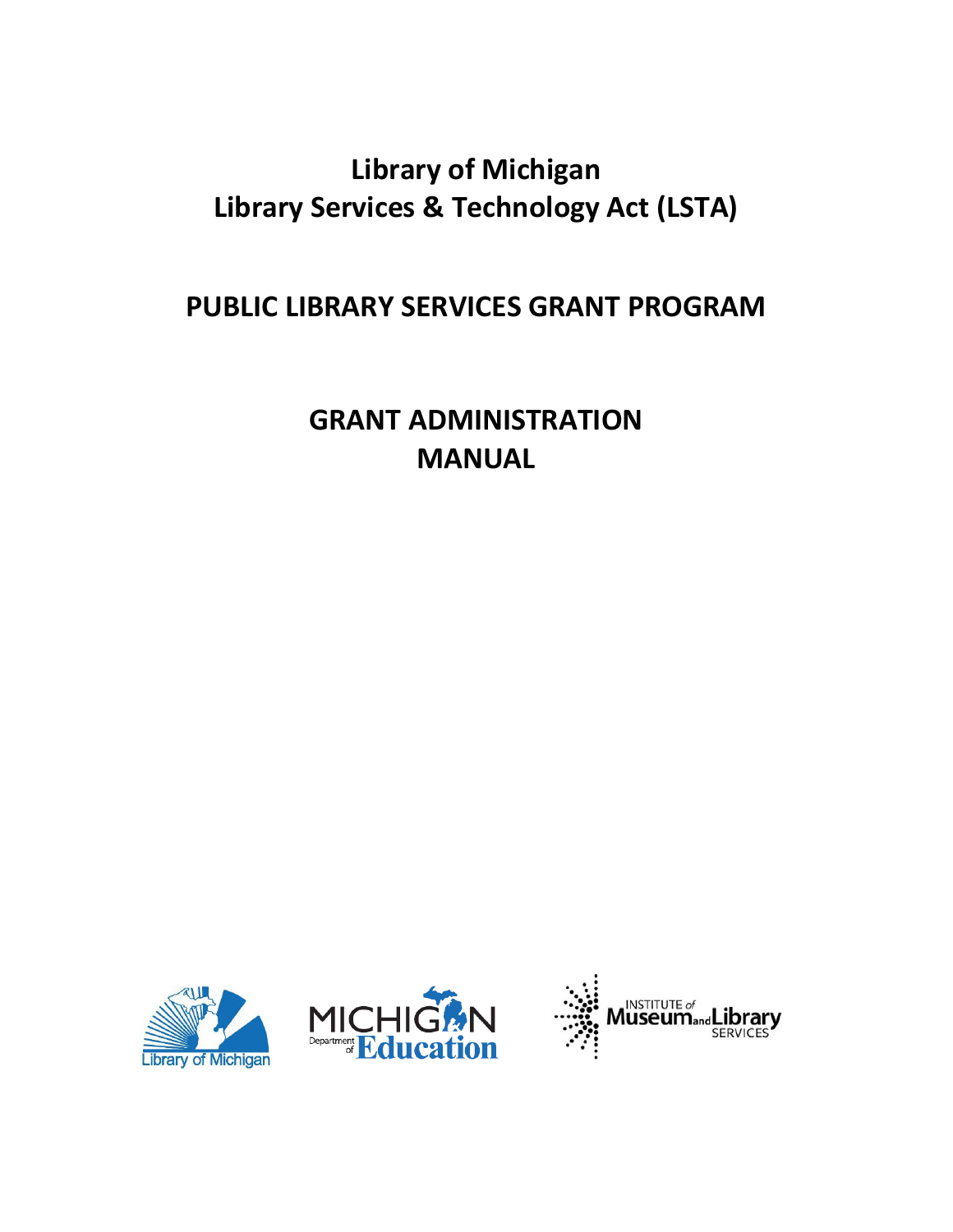# **TABLE OF CONTENTS**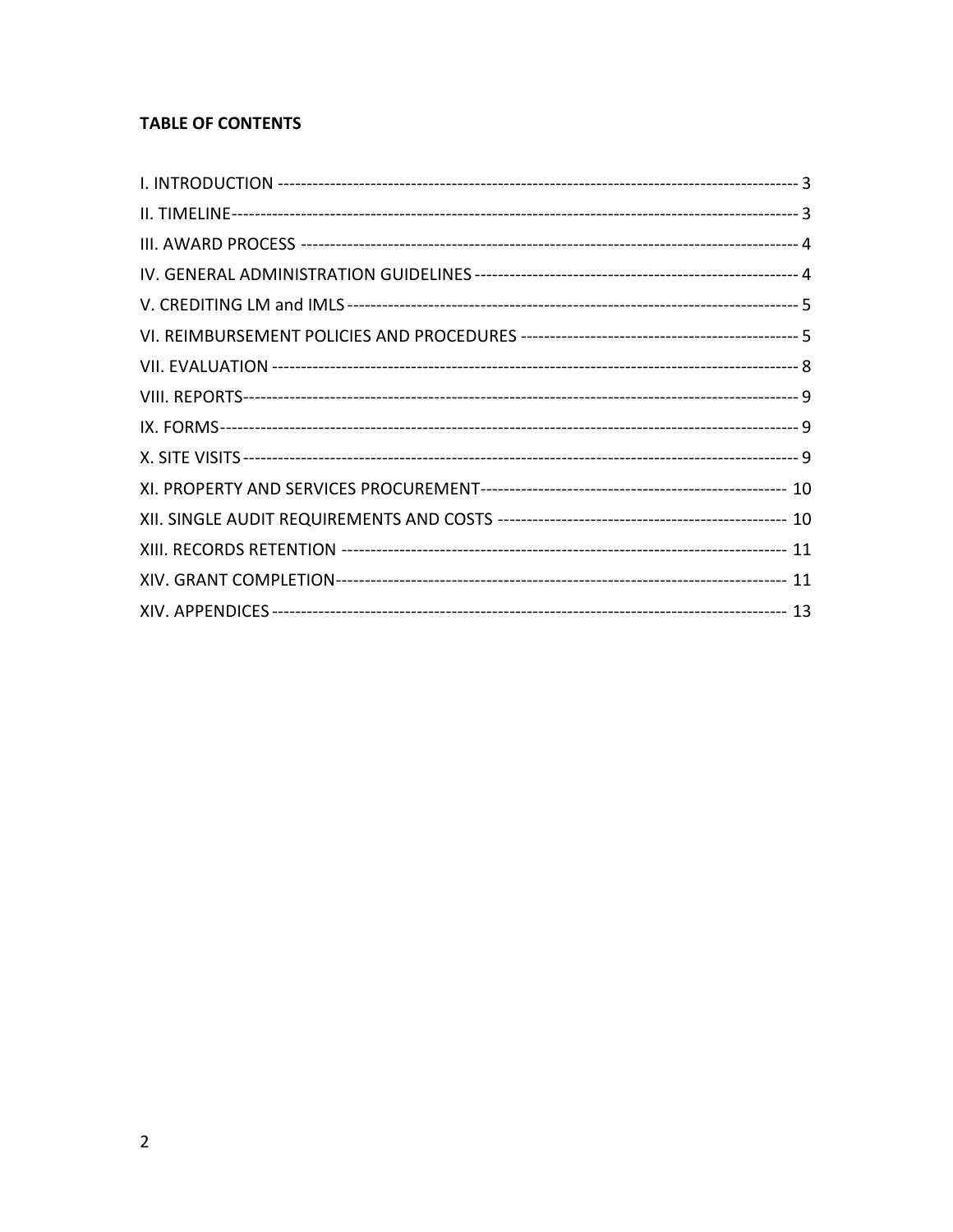# **I. INTRODUCTION**

This handbook contains guidelines for administering your LSTA grant, including guidance on reimbursement policies, procedures, and documentation, reporting requirements, project revisions, and records retention. Grantees should carefully follow these guidelines to ensure a successful project. The handbook can be useful for everyone involved in project activities and administration. This handbook is available online at [www.michigan.gov/lsta](http://www.michigan.gov/lsta) in the Public Library Services grant section.

All federally funded grants are issued under the authority of the [Uniform Administrative](https://www.federalregister.gov/articles/2013/12/26/2013-30465/uniform-administrative-requirements-cost-principles-and-audit-requirements-for-federal-awards#sec-200-33)  [Requirements, Cost Principles, and Audit Requirements for Federal Awards.](https://www.federalregister.gov/articles/2013/12/26/2013-30465/uniform-administrative-requirements-cost-principles-and-audit-requirements-for-federal-awards#sec-200-33) This Uniform Grant Guidance (UGG) applies to the use of LSTA funds and grantees should look to the UGG for direction on grant management and fiscal policy.

This grant is funded under the Library Services and Technology Act (LSTA), which is administered at the federal level by the Institute of Museum and Library Services (IMLS). LSTA funds are distributed under Catalog of Federal Domestic Assistance (CFDA) number 45.310.

The Library of Michigan (LM) administers the grant program in Michigan and is responsible for developing a statewide plan for service within the federal guidelines. The current LM plan is the *Library Services and Technology Act Five-Year Plan for Michigan, October 1, 2017 - September 30, 2022,* available a[t www.michigan.gov/lsta.](http://www.michigan.gov/lsta)

## **II. TIMELINE**

| <b>Grant Availability Announcement</b> | January                      |
|----------------------------------------|------------------------------|
| <b>Application Availability</b>        | January                      |
| <b>Application Due Date</b>            | March                        |
| <b>Grant Review</b>                    | April                        |
| <b>Grant Award Letters</b>             | April to May                 |
| <b>Grant Activities</b>                | May through September        |
| <b>Grant Expenditures Complete</b>     | August                       |
| Reimbursement Request Due              | Last Business Day of August  |
| <b>Project Report Due</b>              | Last Business Day of October |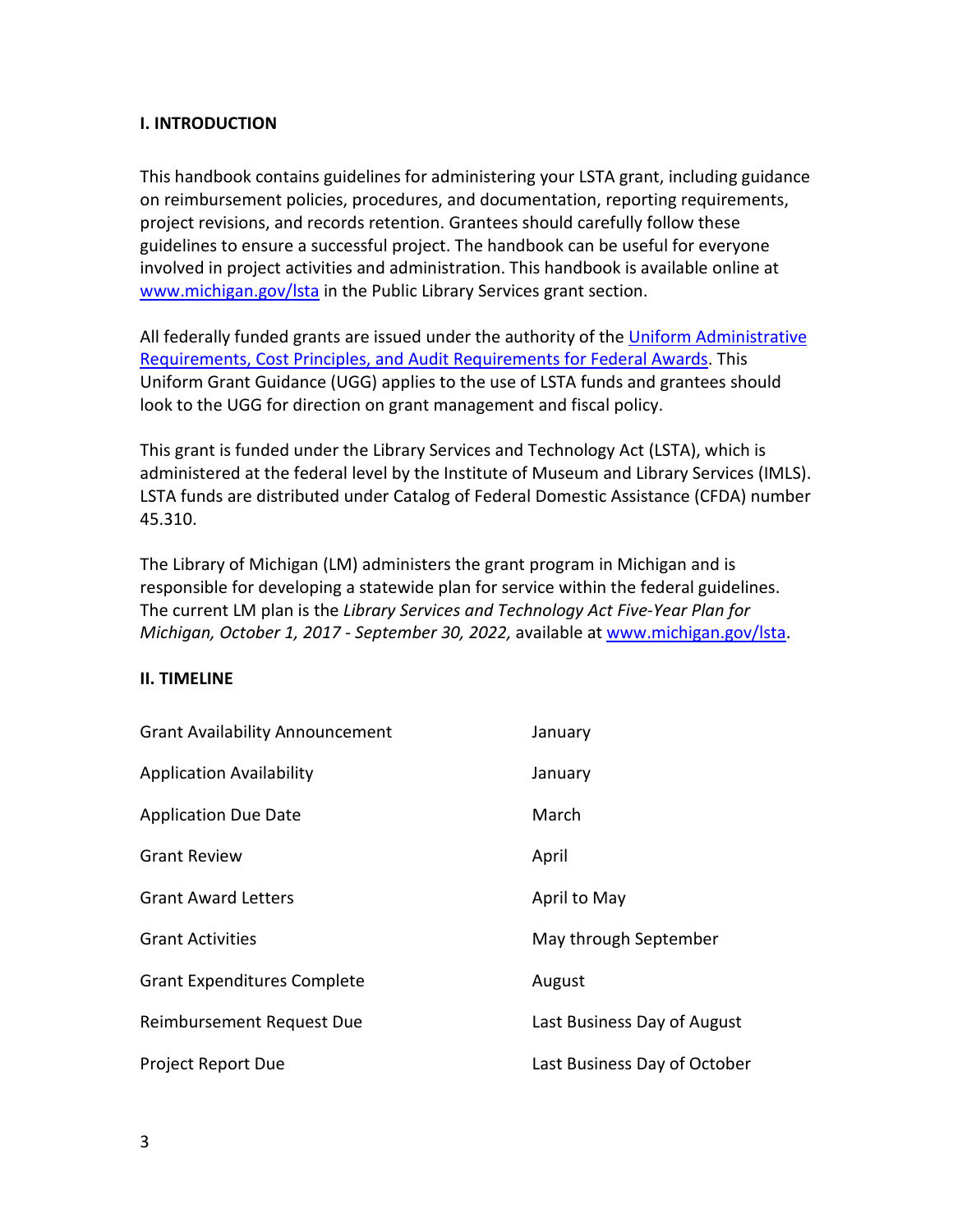## **III. AWARD PROCESS**

**Award Letters and Notice:** LM will send a letter and grant award notice to announce the award of an LSTA grant. Project spending **MUST NOT OCCUR** until after the start date on the grant award notice. **The grant award notice is the grant contract and approves the activities and budget of the application.**

**Grant Administration Meeting:** A grant administration webinar will be provided following the announcement of the grant awards. Grant administrators are **STRONGLY**  encouraged to attend in person. The webinar will be recorded and available for later viewing.

**Grant Certifications:** LM accepts the signed grant certifications included in the submitted grant application as agreement to abide by the federal terms & conditions and to complete the proposed grant activities.

**Forms:** All forms needed to administer the LSTA grant will be explained at the Grant Administration meeting. Samples of the forms needed to administer the LSTA grant are at [www.michigan.gov/lsta](http://www.michigan.gov/lsta) in the Public Library Services Grant section. All forms and reports are submitted online in the grant site [https://www.grantrequest.com/SID\\_5829?SA=AM.](https://www.grantrequest.com/SID_5829?SA=AM)

## **IV. GENERAL ADMINISTRATION GUIDELINES**

- Grantees are **STRONGLY** encouraged to begin their project as soon as possible after the start date in the Grant Award Notice.
- All LSTA funded project activities must occur within the grant period identified in the grant award notice. Project costs and obligations incurred or paid prior to or after the expenditure period (start and end dates) in the grant award notice will not be reimbursed. This includes warrantees. These may only be paid with grant funds for the service provided DURING the grant period.
- Purchasing or activity revisions Grantees may request revisions to the items requested in the grant application as well as changes to activities. Send an email to LM **before** making any changes. The email should include the reason for requesting a change and, if requesting different supplies and materials, a new list of items to purchase for approval.
- LM encourages grantees to expend ALL granted funds. If a grantee spends than anticipated, please contact LM to discuss possible additional purchases.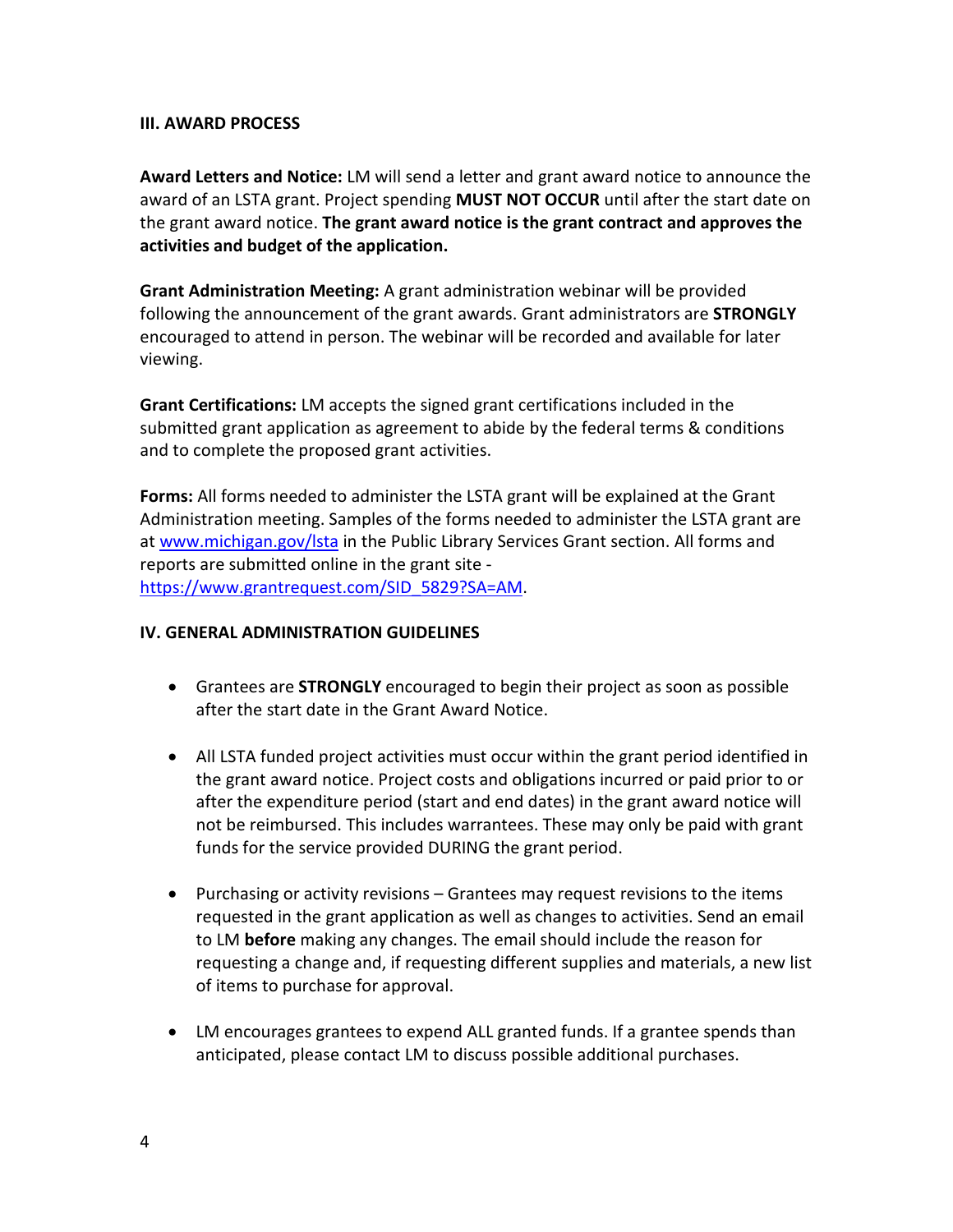- Libraries may not charge for the use of materials or equipment acquired with LSTA funds during the grant period. After the close of the grant, fees are a matter of local policy.
- Libraries must notify the Library of Michigan of any changes in the key personnel, i.e., grant administrator, authorized representative, or fiscal agent, by notifying LM in writing. This may be via email, but the grantee is responsible for ensuring the receipt of the information.
- The State Librarian must approve any exceptions to the grant administration policies and procedures.
- Submission of reimbursements and reports the grant system will send an email confirming the submission. If you do not receive this email, check with LM to confirm that the reimbursement or report was received.

# **V. CREDITING LM and IMLS**

Grantees **MUST** credit LM and IMLS in communications about the grant project. This includes press releases, requests for proposals, bid solicitations, program handouts, printed or online promotional materials, web sites, social media posts, listserv announcements, etc.

Include the IMLS logo and LM/IMLS credit statement or hashtags as appropriate. The credit statement is "Funding is provided in part by the Institute of Museum and Library Services through the Library of Michigan." You can find logo files and detailed instructions on the LM Media Kit page at [https://www.michigan.gov/LMmediakit.](https://gcc02.safelinks.protection.outlook.com/?url=https%3A%2F%2Fwww.michigan.gov%2FLMmediakit&data=04%7C01%7CReishK%40michigan.gov%7C357932ed9c9b49698eed08d8b89d5a67%7Cd5fb7087377742ad966a892ef47225d1%7C0%7C0%7C637462333253105063%7CUnknown%7CTWFpbGZsb3d8eyJWIjoiMC4wLjAwMDAiLCJQIjoiV2luMzIiLCJBTiI6Ik1haWwiLCJXVCI6Mn0%3D%7C1000&sdata=HueDlN7PhGkoIGQSnIOHV286lUgXD6%2Bha0BIUF7ab%2Bw%3D&reserved=0)

# **VI. REIMBURSEMENT POLICIES AND PROCEDURES**

## **Reimbursement Policies:**

Funds are available to grantees on a reimbursement basis ONLY. LM will reimburse the grantee when:

- The grantee has **received** the goods and/or services; and
- the grantee has **paid** for the goods and/or services; and
- the grantee submits the Reimbursement Request form with supporting documentation showing **itemized purchases and payment** made to LM online at [https://www.grantrequest.com/SID\\_5829?SA=AM.](https://www.grantrequest.com/SID_5829?SA=AM)

**Approved Costs:** Funds must be expended solely for the purposes described in the budget of the approved grant project proposal or project revision. If the grantee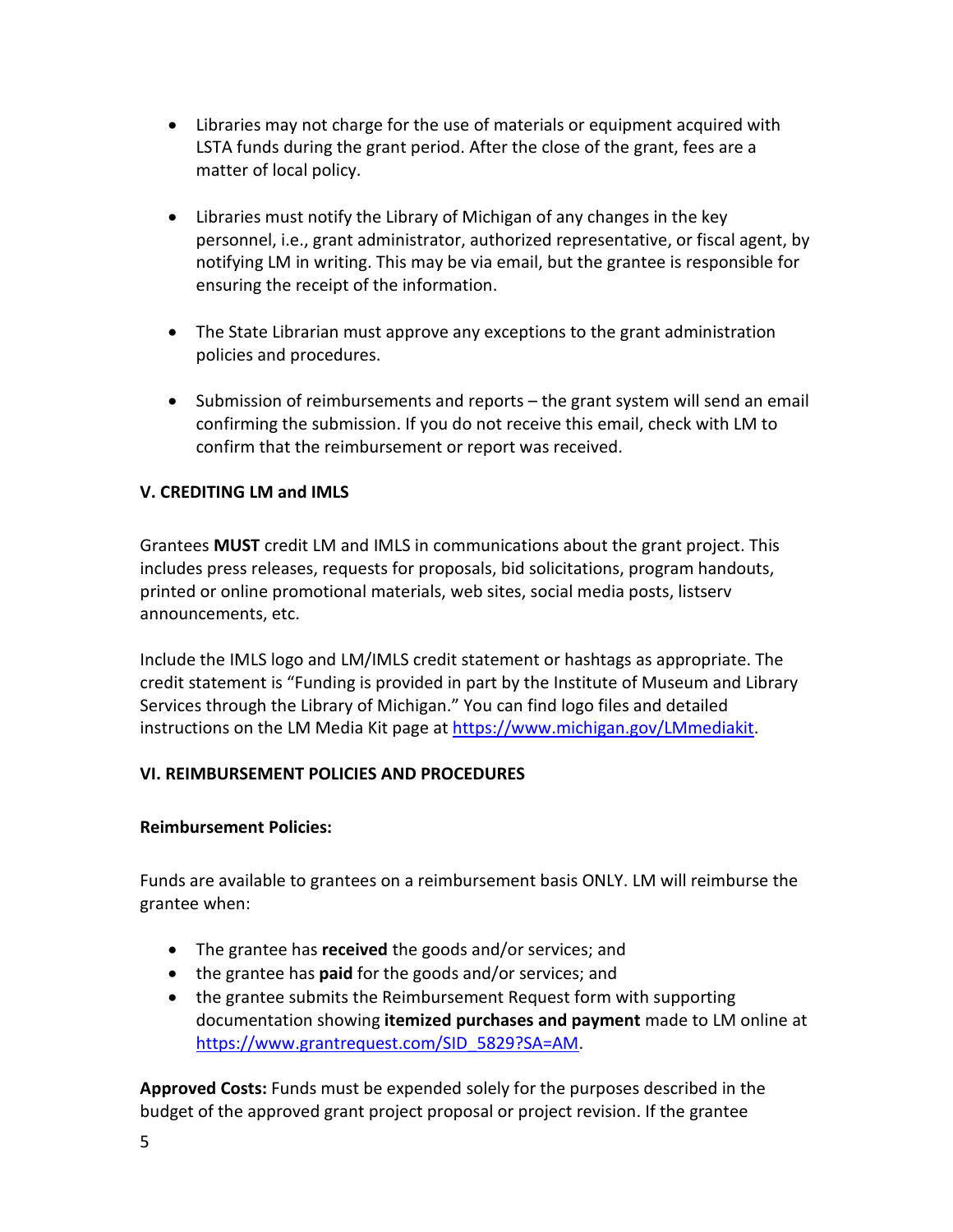purchases items not specifically detailed in the grant proposal budget, the grantee runs the risk of covering those expenditures with local funds. LM retains the right to deny reimbursement for items or activities that are not described sufficiently in the initial grant proposal or subsequent approved revision requests. Remember that grant expenditures must be **necessary** for the project, **allowable** under federal regulations and **allocable**, meaning amount used by the project can be quantified.

**Printed Items:** Include a complete sample of promotional materials with your Reimbursement Request when those costs are claimed as part of the grant. The following statement and the IMLS logo must be included on all printed, promotional materials funded by LSTA dollars. The statement is as follows: "Funding is provided in part by the Institute of Museum and Library Services through the Library of Michigan." See section V – Crediting LM and IMLS for more information.

**Unallowable Costs:** The following items are examples of costs that are not allowable under federal rules and as such, are not eligible for reimbursement. This is not an exhaustive list. Allowable costs are addressed in 2 CFR 200, Subpart E, Cost Principles - [Uniform Administrative Requirements, Cost Principles, and Audit Requirements for](https://www.federalregister.gov/articles/2013/12/26/2013-30465/uniform-administrative-requirements-cost-principles-and-audit-requirements-for-federal-awards#sec-200-33)  [Federal Awards.](https://www.federalregister.gov/articles/2013/12/26/2013-30465/uniform-administrative-requirements-cost-principles-and-audit-requirements-for-federal-awards#sec-200-33) **If you are uncertain of whether a cost is allowable, please contact LM before expending funds.**

- Performers or entertainers;
- food and beverages as part of programs or events;
- advertising not directly related to the LSTA project;
- collection development purchases not directly related to grant goals or integral to the grant program;
- lobbying of any kind;
- transportation or travel for program participants or non-grant funded personnel;
- equipment or technology not specifically needed for the grant activities;
- awards, honoraria, prizes, or gifts;
- souvenirs or promotional items;
- costs incurred outside the grant period. Note that you may not request funds for planning that happens BEFORE the grant period or for any activities after the grant period. The grant period is the start and end dates from the grant award notice.
- TECH BAN: Telecommunications & video surveillance equipment and services from Excluded companies. – Check SAM.gov for confirmation you may purchase from a company.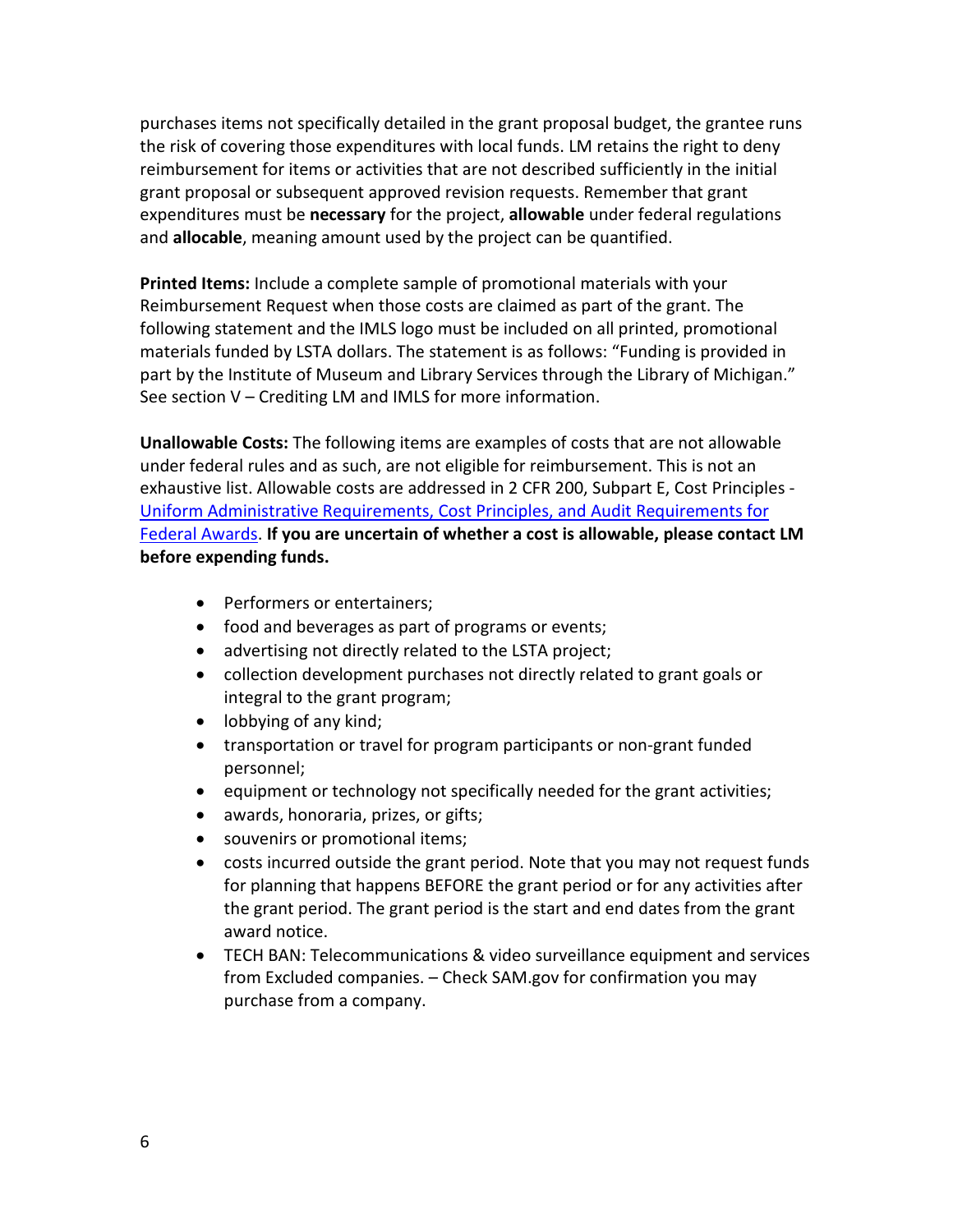## **Reimbursement Procedures:**

LM will process reimbursement requests as they are received. Requests must be submitted correctly with the appropriate documentation to be eligible for reimbursement. LM will reimburse only for purchases that occur within the expenditure period. To confirm you are submitting the appropriate documentation, see the **Reimbursement Checklist** in the appendices or online at the Public Library Services grant page. **Please submit one reimbursement form for the grant project if possible.**

Reimbursements must be submitted in the online grant site. LM must receive all completed Reimbursement forms, including all documentation, **no later than the last business day of August**. You may submit before the deadline.

**Reimbursement form:** This form lists the expenditures for which you are requesting reimbursement. If LM's review of the form determines that information is missing, the reimbursement request may need to be resubmitted, in part or in its entirety. LM will notify the grantee by email if the reimbursement request needs to be resubmitted.

When complete documentation is received with the reimbursement request, LM will process a payment promptly. The grantee should keep a record of the request after payment has been received from the Michigan Department of Treasury, to identify the source of funding in case of audit. Payment will be disbursed to the grantee's fiscal agent.

**Documentation**: Invoices or receipts with proof of payment for each item you are requesting reimbursement for must be included with the reimbursement request. Please include the documentation for each cost in the same order as listed in the form.

- Invoices or Receipts: A legible copy showing the 1.) vendor name, 2.) date of purchase, 3.) detailed list of items purchased, and 4.) quantity purchased. If nongrant items are included, please **clearly** mark the grant funded items.
- Proof of payment: If the invoice or receipt does not show payment made in full, you must also provide proof of payment. Paid stamps or notes on an invoice are not sufficient. You may add any of the following for proof of payment:
	- o A check copy or check stub copy for that vendor in that amount.
	- o A credit card bill showing a charge for that vendor in that amount.
	- $\circ$  A report from your accounting software showing a payment made to that vendor in that amount.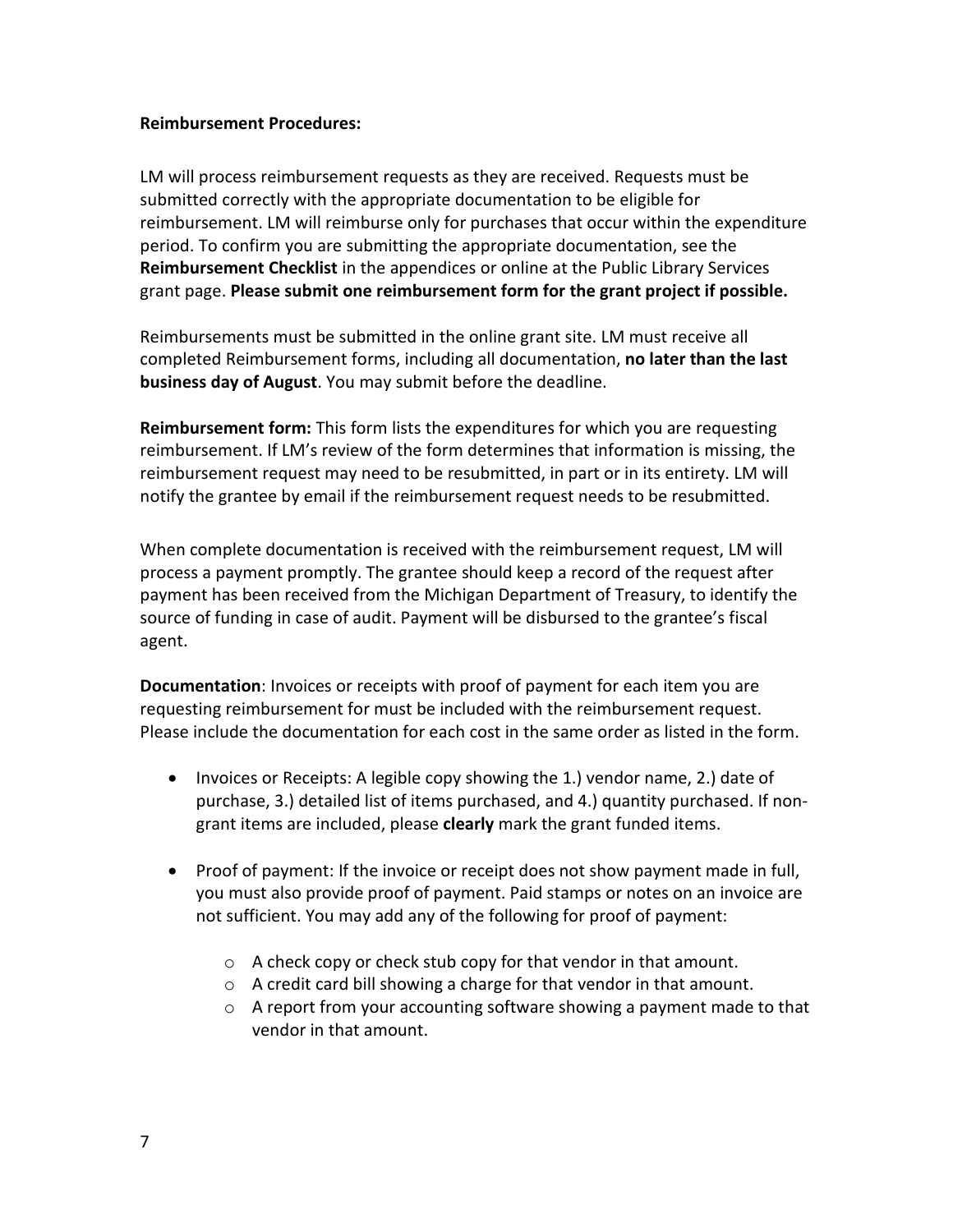- Proof of receipt: If an invoice does not show that items were shipped, you may add either of the following for proof that you received the items:
	- $\circ$  A packing slip listing each item.
	- o An updated invoice showing all items were shipped and/or delivered.

# **VII. EVALUATION**

As part of the evaluation for the project, grantees need to include the following questions for program participants as is appropriate based on the evaluation plan submitted in the grant application.

You must do an evaluation survey that includes the following questions after the activity is completed or after the program is over. For children's programs, please give the evaluation to the parent or caregiver, not the children.

- 1. I learned something by participating in this library activity.
- 2. I am confident about using what I have learned.
- 3. I am likely to apply what I have learned.
- 4. I am more likely to participate in a similar library activity.
- 5. I am more likely to use other library services and resources.

For all questions, use the following scale:

- 1. Strongly Agree
- 2. Agree
- 3. Neutral
- 4. Disagree
- 5. Strongly Disagree

As part of your final report, you are required to report the evaluation results. The following information must be tallied and listed in your report:

- 1. Number of attendees.
- 2. Total number of evaluations distributed (if online, list the number of attendees the evaluation is sent to)
- 3. Total number of evaluations completed
- 4. Total number of evaluation responses for each option on the question scale (SA, A, N, D, SD, NR – No response)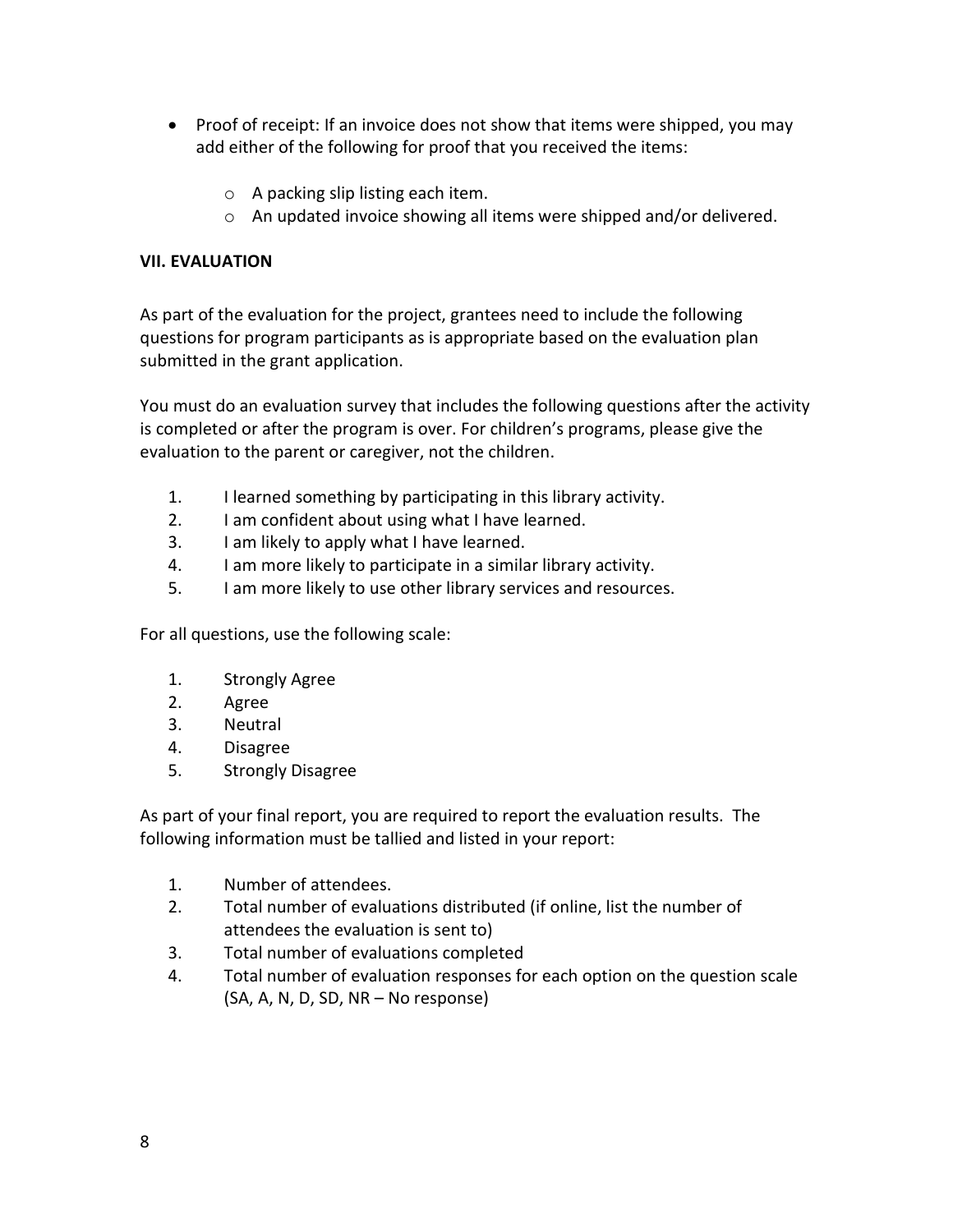## **VIII. REPORTS**

Grantees are required to file a final report by the last business day of October in the online grant site at [https://www.grantrequest.com/SID\\_5829?SA=AM.](https://www.grantrequest.com/SID_5829?SA=AM).

**Final Report:** This report is an overview of the project and provides the Library Grants Coordinator the information needed to file the annual LSTA Report with the Institute of Museum and Library Services. The report must include the topics listed on the report form and be approximately one page. Include a recap of the purchases made with grant funds. You do **NOT** need to attach receipts to the final report. The grantee may find it useful to maintain a file of anecdotes, quotes, and comments to include in the final report. **Attach a copy of promotional and training materials with the written report.**

Failure to submit a complete final narrative report may result in disqualification for future grant awards. See section XIV. – Grant Completion.

#### **IX. FORMS**

LSTA Forms: A sample of the form described below will be provided to you. All forms must be completed and submitted in the online grant site. Accompanying documentation should be a PDF document and named as follows: *Grantee Name-Document Name-Date.pdf*.

#### **Reimbursement Forms:**

*Reimbursement Request***:** This form is required for all reimbursements. It will be available in your account in the online grant site. The reimbursement request must be submitted no later than the last business day of August.

*Final Report:* This form is required to complete your grant. It will be available in your account in the online grant site. The final report must be submitted no later than the last business day of September.

## **X. SITE VISITS**

As part of the administration of the LSTA program, LM is required to conduct site visits. The site visits are to confirm the grant recipients have complied with the proper procedures and requirements for use of the federal funds. Grantees and LM staff will select a mutually acceptable date for the site visit. Grantees will be provided with a copy of the questions to be asked and a list of materials the site visit team will need to review. LM will complete a site visit report and a copy will be provided to the grantee. For the Public Library Services Grant program, LM will visit 5% to 10% of the grantees.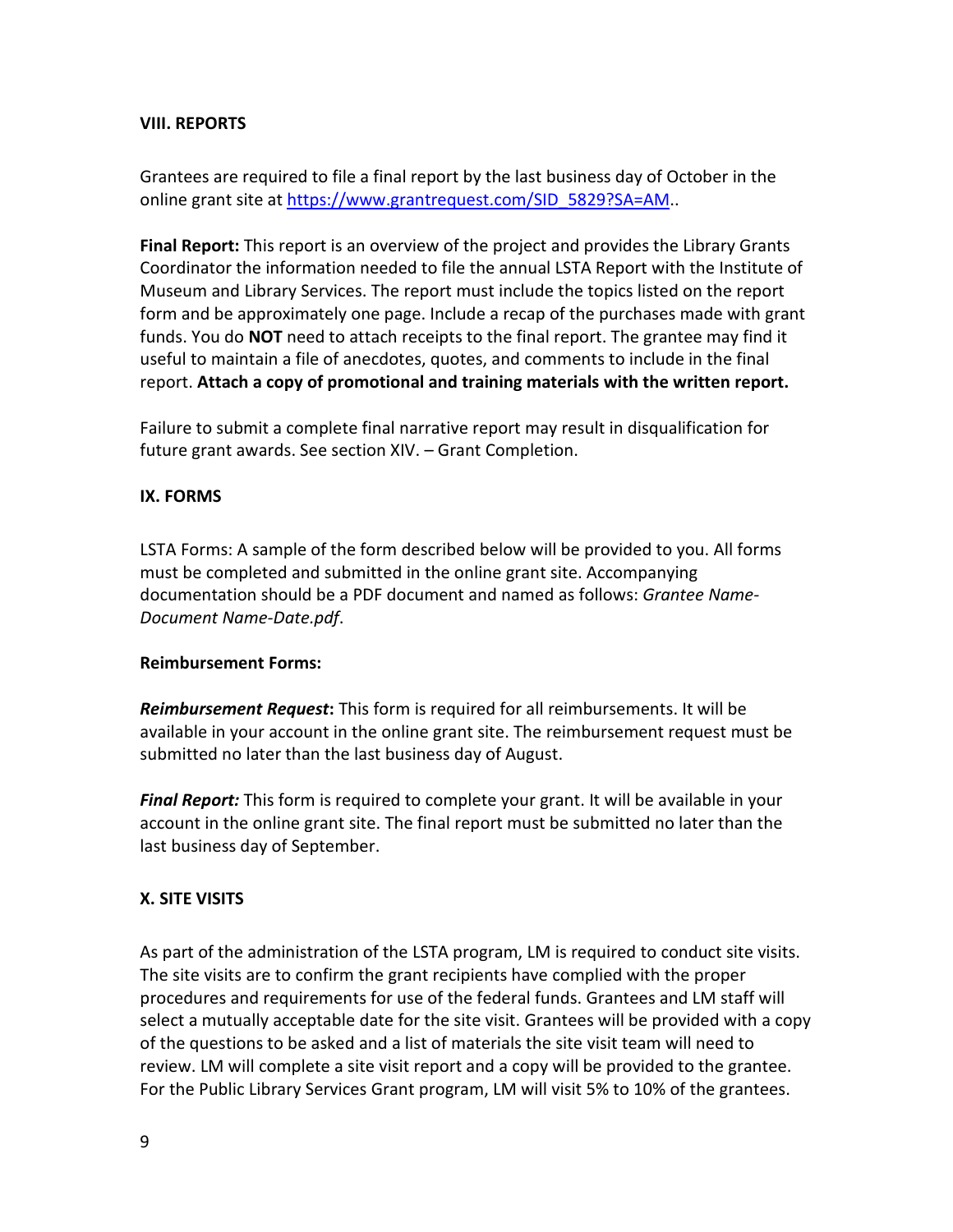# **XI. PROPERTY AND SERVICES PROCUREMENT**

All goods and services purchased with federal funds must conform to applicable federal laws and standards (2 CFR 200.320). All procurement transactions must be conducted in a manner providing for full and open competition. Procurement by small purchase is a relatively simple and informal method of securing services, supplies, or property that cost no more than \$150,000. If small purchase procurement is used, price and rate quotations should be obtained from an adequate number of qualified sources. The grantee must retain sufficient records to detail the procurement method used. These records should include, but are not limited to, the following: rationale for the method of procurement; selection of contract type; contract selection or rejection; and basis for the contract price.

# **XII. SINGLE AUDIT REQUIREMENTS AND COSTS**

Audit requirements for recipients of federal aid are established according to 2 CFR 200, Subpart F.

Michigan public libraries are often included in the Single Audit of their units of local government conducted under the state Uniform Budgeting and Accounting Act. Any library or fiscal agency that is not included in a Single Audit of a local government unit under the Uniform Budgeting and Accounting Act shall contract with an independent auditor to conduct a Single Audit when the grantee expends \$750,000 or more of federal funds in the grantee's fiscal year. **This total includes funds received from all federal agencies, not only LSTA.** 

If the Single Audit results in findings related to the management of the LSTA award, the grantee must distribute their audit report and financial statements to the Department of Education. For audits that do not meet the \$750,000 threshold, the grantee must distribute their audit report and financial statements to the Department of Education only when there is an audit finding in the management of the LSTA funded program. If there are audit findings, the grantee is required to develop and implement a corrective action plan that addresses the findings and recommendations resulting from the audit. LM reviews each grantee's Single Audit report and requires that the grantee provide a Single Audit follow-up for inclusion in the grant file.

Auditors should be informed that payments received from LSTA grant awards are one hundred percent federal flow through dollars under the Catalog of Federal Domestic Assistance (CFDA) 45.310 and are subject to single audit. All auditors shall comply with the Government Auditing Standards when performing these audits. The grantee should submit the Single Audit report to LM as soon as the audit is completed.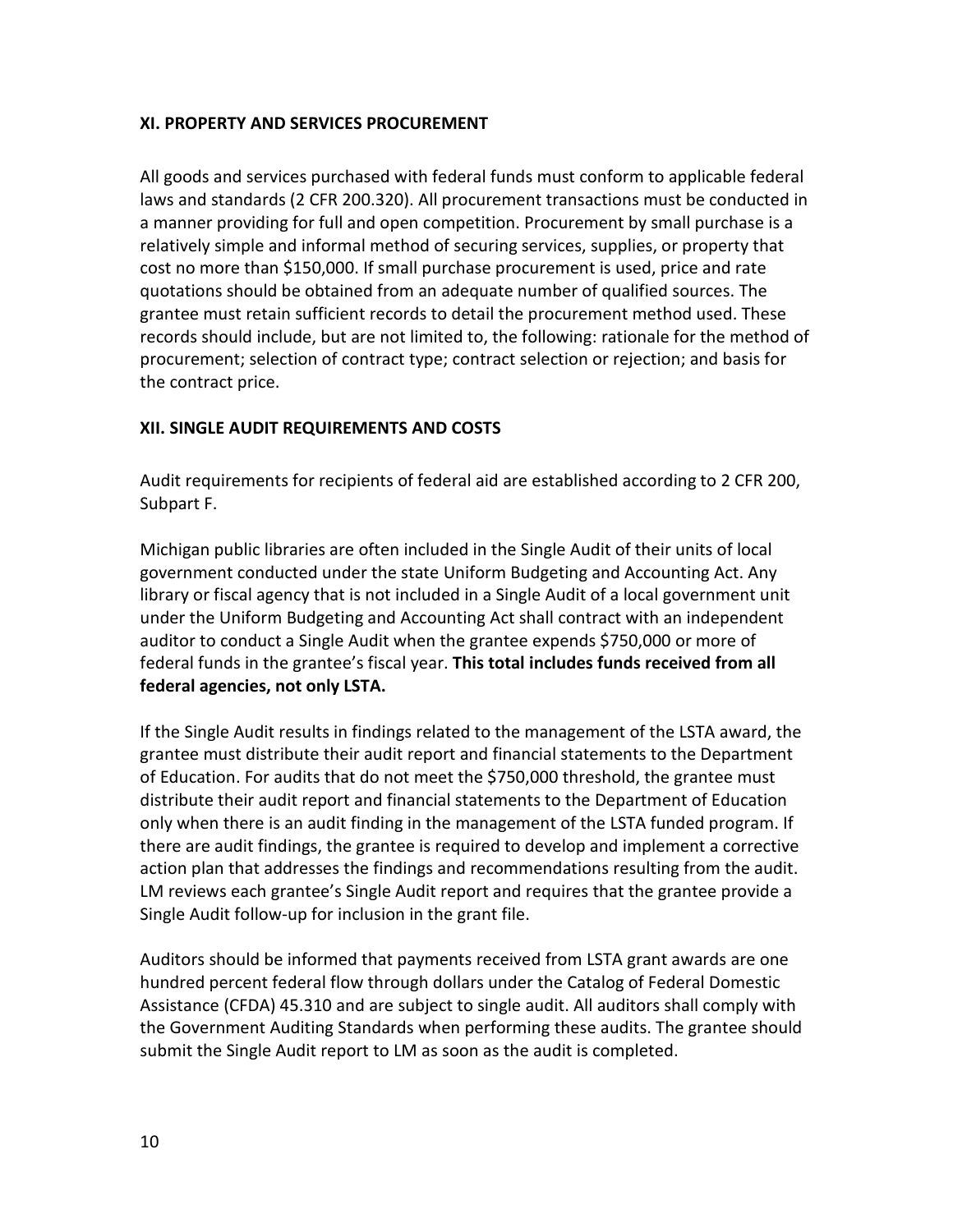LM is responsible for ensuring compliance with federal requirements at both the state and grantee levels. Regarding audits, grantees will receive a letter in January to confirm if a Single Audit was required for expenditures in the last fiscal year (October 1 to September 30) and if so, the status of their Single Audit.

**Failure to respond to a LM request for audit review follow-up or failure to comply with Single Audit requirements will, at a minimum, preclude further participation in the LSTA program.**

# **XIII. RECORDS RETENTION**

Grantees are required to maintain records for LSTA funded projects (2 CFR 200.333- 337). All records for each project must be maintained separately from those of other projects. Accounting records should be supported by source documentation such as canceled checks, paid invoices, and payrolls.

Records must be maintained for three years after the date of the final expenditure report or the date on which all other pending matters are closed, whichever is later. Equipment records must be maintained for three years after the disposition of the inventoried equipment. In cases of audit exceptions, records must be maintained until three years after resolution or three years after the date of the final expenditure report, whichever is later.

## **XIV. GRANT COMPLETION**

The grant is complete when a grantee has submitted both a complete reimbursement request and a complete final report in the online grant system AND LM has approved the reimbursement request and issued a payment and approved the final report.

Results of Not Appropriately Completing a Grant:

If a grantee is more than four weeks late submitting or correcting a reimbursement or report form, this may result in a deduction of points from the review score of applications submitted by that grantee in the next year's grant programs. It is possible that LM may not be able to reimburse a grantee if reimbursement documentation is submitted late.

If a grantee does not submit a reimbursement or report form, this will result in that grantee not being eligible to apply for grants in the next fiscal year's grant programs.

If a grantee's grant contract is rescinded due to incomplete grant activities and/or requirements, or the grantee does not complete and return the audit response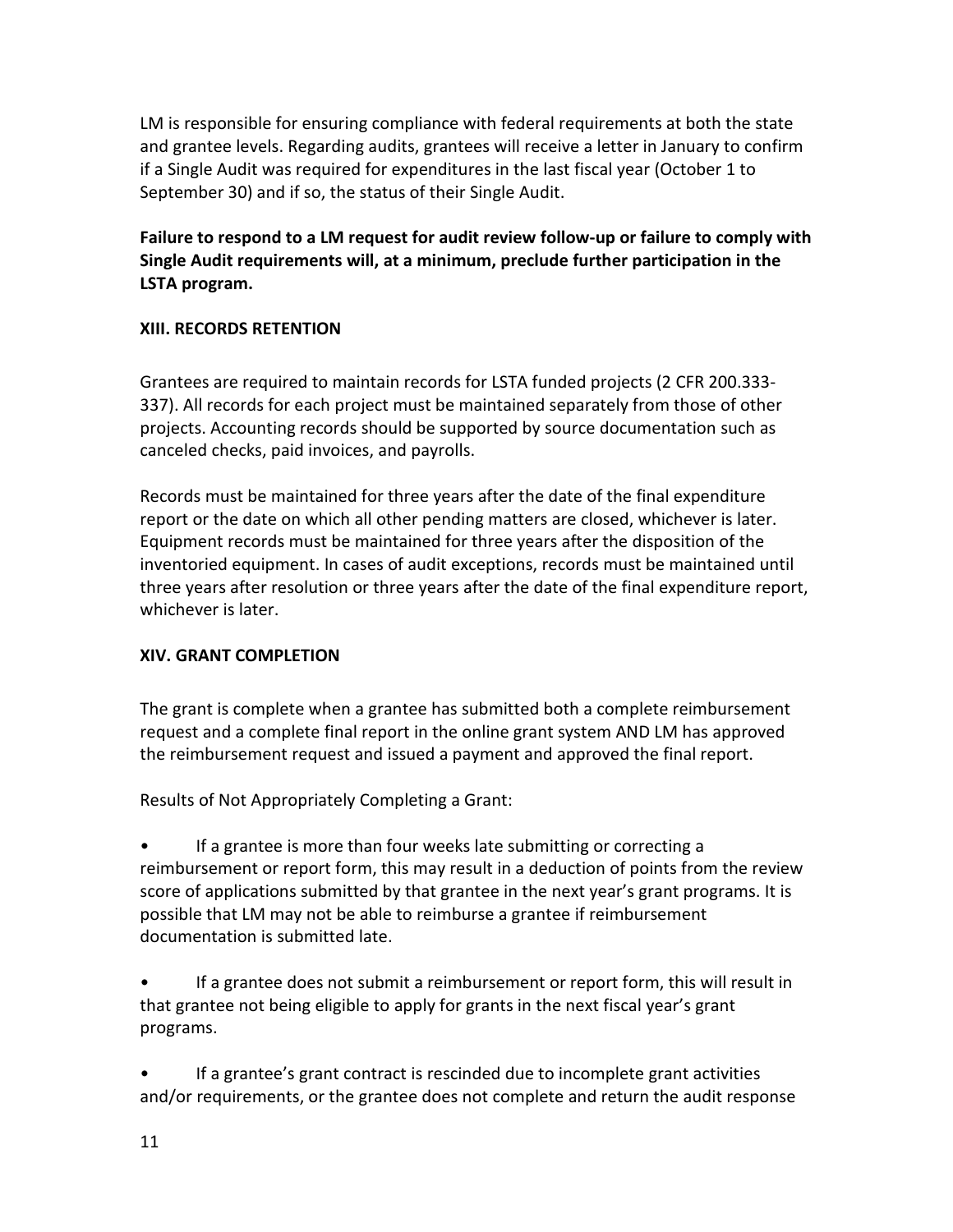form relating to the grant, this will result in the grantee not being eligible to apply for grants in the next three fiscal years' grant programs.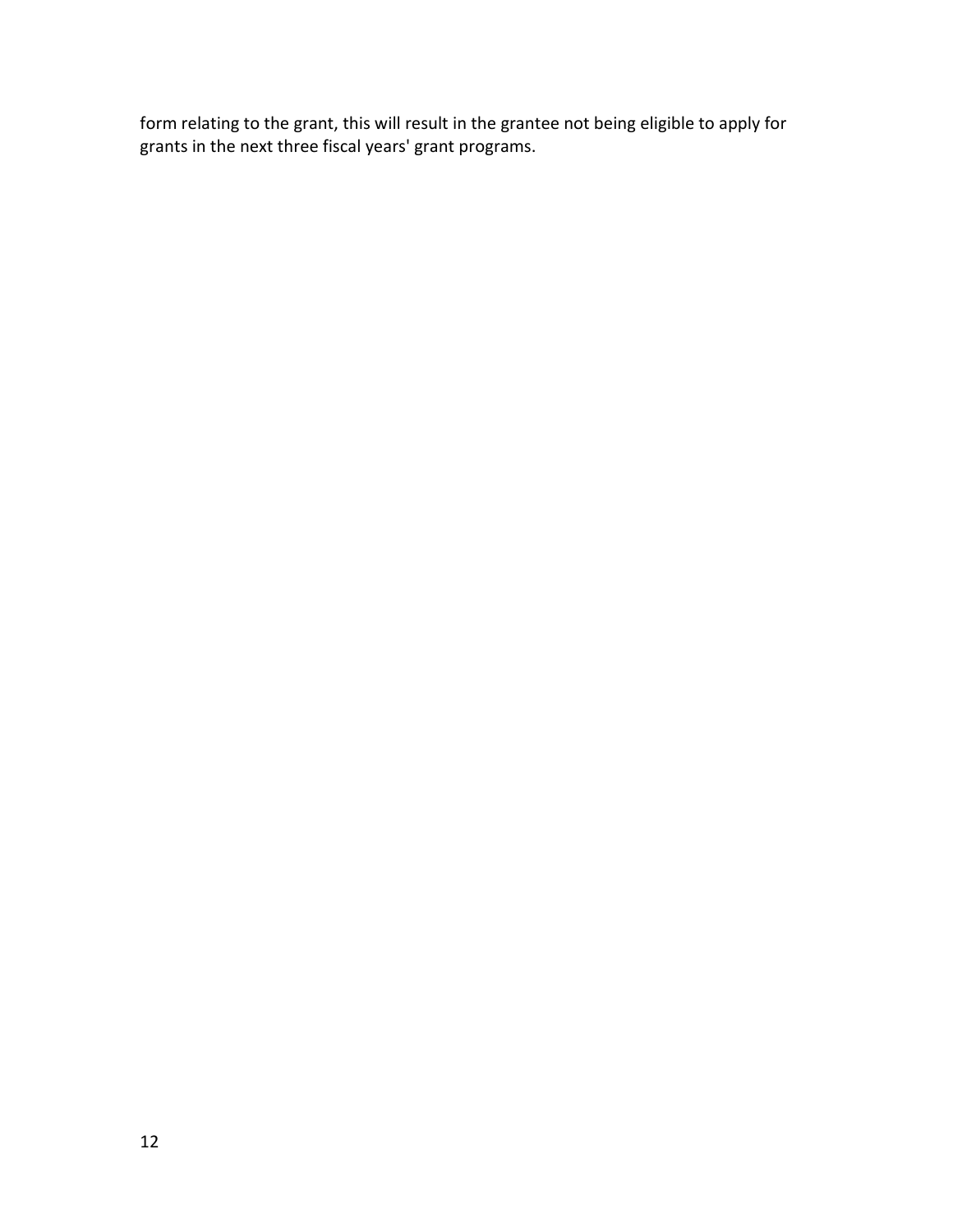#### **XIV. APPENDICES**

#### **APPENDIX A - CONTACT INFORMATION**

All documents and certificates are submitted in the online grant system at [https://www.grantrequest.com/SID\\_5829?SA=AM.](https://www.grantrequest.com/SID_5829?SA=AM)

Questions about the program should be directed to

Karren Reish, Library Grants Coordinator [reishk@michigan.gov](mailto:reishk@michigan.gov) 517-241-0021 517-335-1522 fax

Library of Michigan 702 W. Kalamazoo Street P.O. Box 30007 Lansing, MI 48909-7507

It is the responsibility of the grantee to submit required forms and documentation and confirm receipt at LM by the applicable deadlines.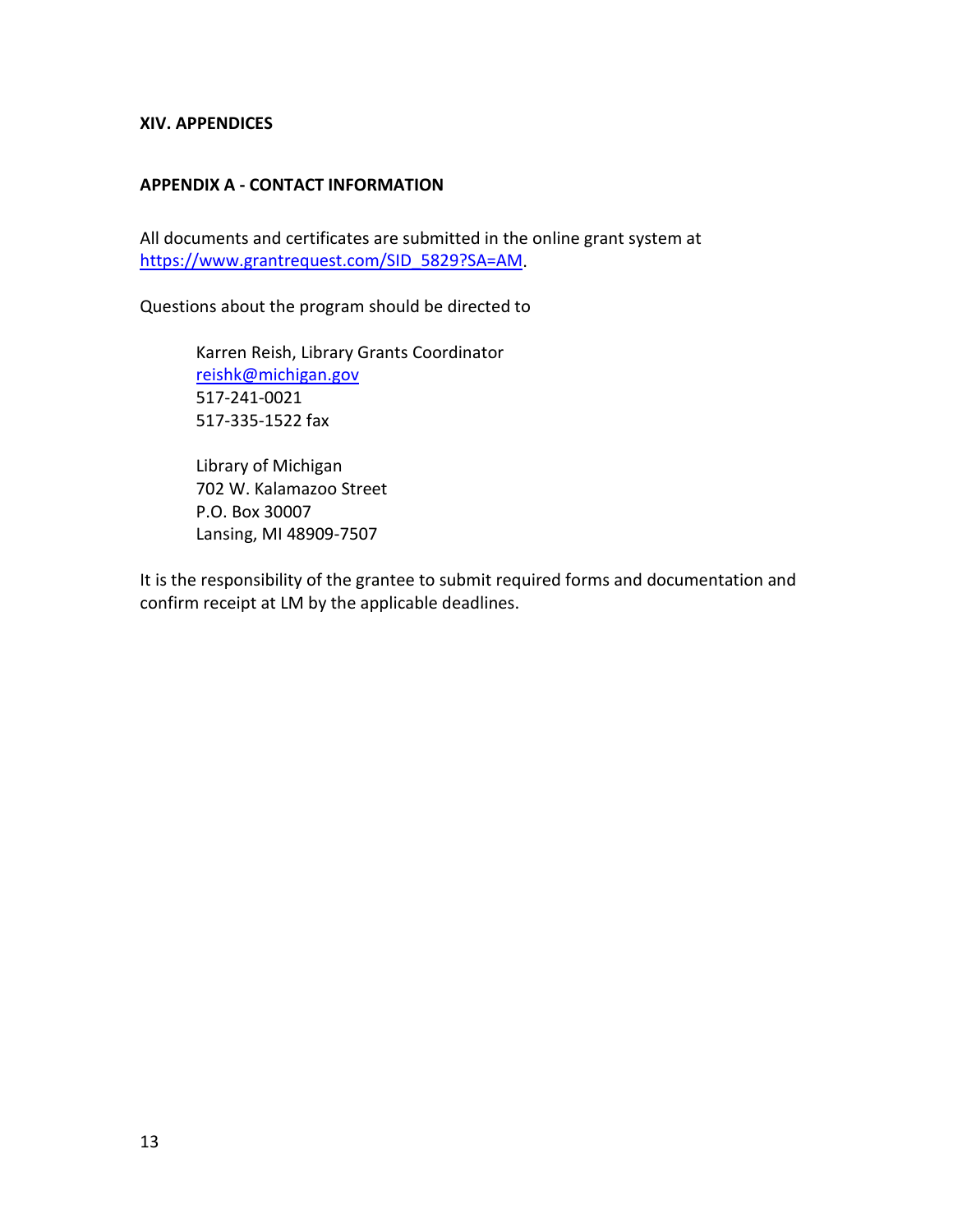## **APPENDIX B - GLOSSARY**

**Arms-length transaction**: When the buyers and sellers of a product act independently of each other and have no relationship to each other.

**Assistance Listing Number (ALN):** ALN 45.310 applies to Library Services and Technology Act funding to State Library Administrative Agencies. See [sam.gov/content/assistance-listings](https://sam.gov/content/assistance-listings) for more information.

**Audit:** Any unbiased examination and opinion of the financial statements of an organization in a given fiscal year. Any political entity that receives more than \$750,000 total in federal funds from all sources is required to have an audit that meets the requirements of federal regulations in 2 CFR 200, also known as a Single Audit - [Uniform](https://www.federalregister.gov/articles/2013/12/26/2013-30465/uniform-administrative-requirements-cost-principles-and-audit-requirements-for-federal-awards#sec-200-33)  [Administrative Requirements, Cost Principles, and Audit Requirements for Federal](https://www.federalregister.gov/articles/2013/12/26/2013-30465/uniform-administrative-requirements-cost-principles-and-audit-requirements-for-federal-awards#sec-200-33)  [Awards.](https://www.federalregister.gov/articles/2013/12/26/2013-30465/uniform-administrative-requirements-cost-principles-and-audit-requirements-for-federal-awards#sec-200-33)

**Audit Finding:** Any exception to generally accepted audit standards found in the financial statements of the audited institution. Grantees are required to notify LM of any audit findings related to an LSTA funded program and to develop and implement a corrective action plan that addresses the findings and recommendations resulting from the audit.

**Authorized Official:** The person authorized to sign legally binding documents for the institution and who will be addressed in communications from LM.

**Board Chairperson:** This individual represents the board if the organization reports to a board. If the organization does not report to a board, the Authorized Official is the highest-level official who can authorize the library's participation in the LSTA project. In either case, this person is authorized to sign contracts and legal documents on behalf of the organization.

**Certifications and Assurances:** The grant certifications are the federal terms & conditions that apply to federal grant funds. Applicants are legally required to follow these terms and conditions. Signatures on the certifications and assurances are also held by LM to be an agreement to complete the proposed grant activities with the proposed budget if the grant application is approved by LM.

**CFR:** Code of Federal Regulations. Library Services and Technology Act grant funds are administered under the requirements of 2 CFR 200 See [www.ecfr.gov/](http://www.ecfr.gov/) for more information.

**CIPA:** The Children's Internet Protection Act restricts the use of funding that is available through the Library Services and Technology Act. These restrictions take the form of requirements for Internet safety policies and technology filters for public and school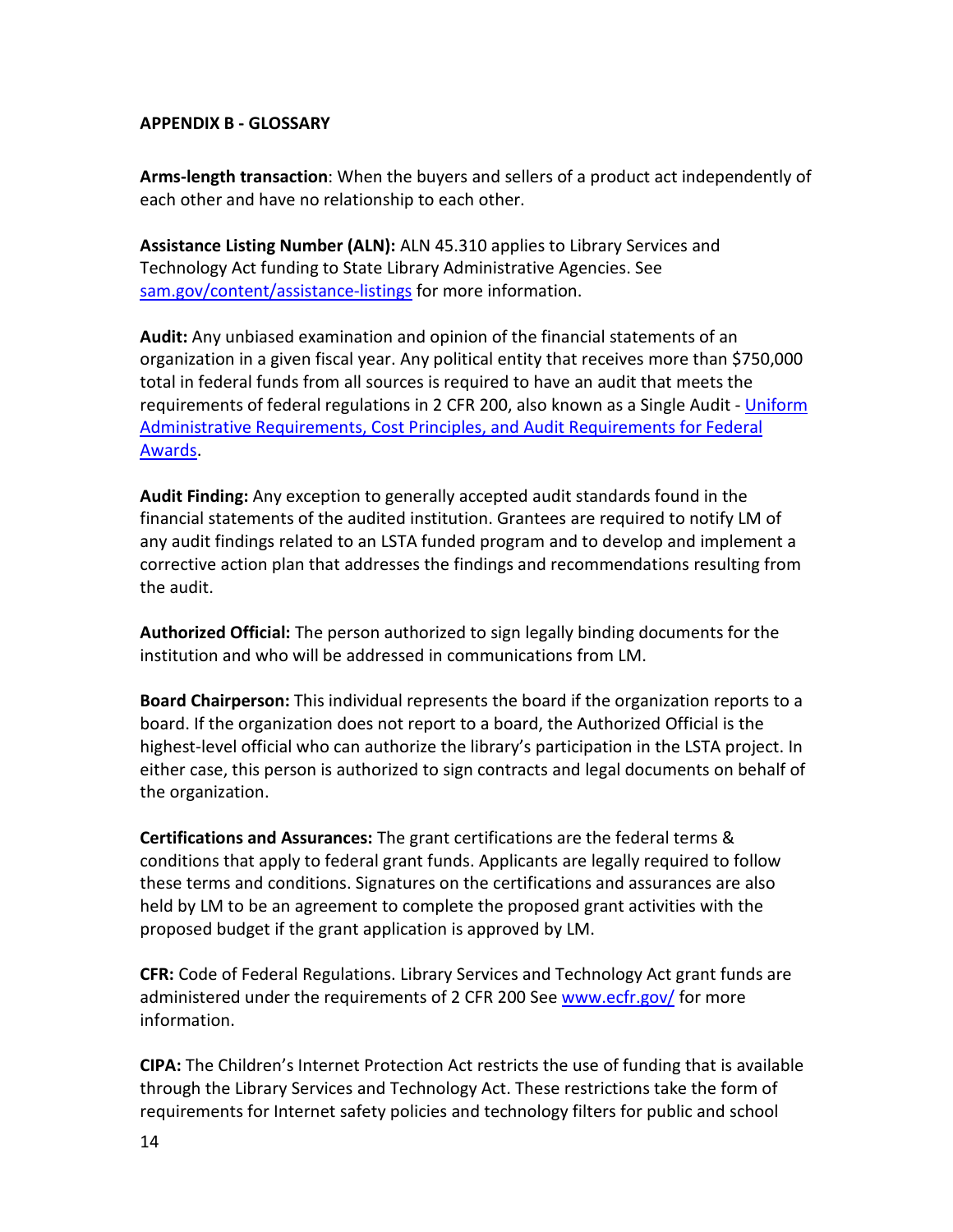libraries that use LSTA funds to purchase computers used to access the Internet or to pay for direct costs associated with accessing the Internet.

**Expenditure Period:** The period identified in the grant award notice (GAN) during which project costs and obligations must be incurred. The date the grant begins and the date the grant ends are listed on the GAN, printed on yellow paper.

**Fiscal Agency:** The organization whose bank account the grant funds flow through for the exclusive benefit of the library organization. The LSTA project reimbursement, which is issued by the State of Michigan, is made payable to this organization. In some cases, the fiscal agency may be a parent organization, such as a city, township, county, or school district.

**Fiscal Agency's Year End:** The end date of the audited period (fiscal year) for the fiscal agency.

**Fiscal Agent:** The individual employed by the fiscal agency who has access to the financial books and records that pertain to the grant project. The grant administrator and fiscal agent may be the same individual.

**Grant Administrator:** The grant administrator must be an employee of the grantee library. A grant administrator is generally responsible for completion of the LSTA project application, required forms during the project and the final narrative report at the project's completion. The grant administrator may be the library director or any other staff member assigned to undertake the responsibilities of managing the project. The grant administrator and fiscal agent may be the same individual.

**Grant Award Notice:** A binding legal document that authorizes the implementation of the proposed project and records the legal obligations of the parties to the agreement. The applicant authorized official, director or dean, grant administrator, the fiscal agent, and the State Superintendent of Education must sign the grant agreement. The applicant signatures are on the certifications filed with the application. The State Superintendent's signature is on the grant award notice. The grant award notice and application together are the grant award.

**Grant Period:** The period specified in the grant award notice (start and end dates).

**Key Personnel:** Grant administrator, fiscal agent, authorized official and board chairperson. The Library Grants Coordinator must be notified in writing if any of the key personnel change during the grant period.

**Supplies:** For the purpose of federal grants, supplies are any tangible item with a per item purchase price of less than \$5,000.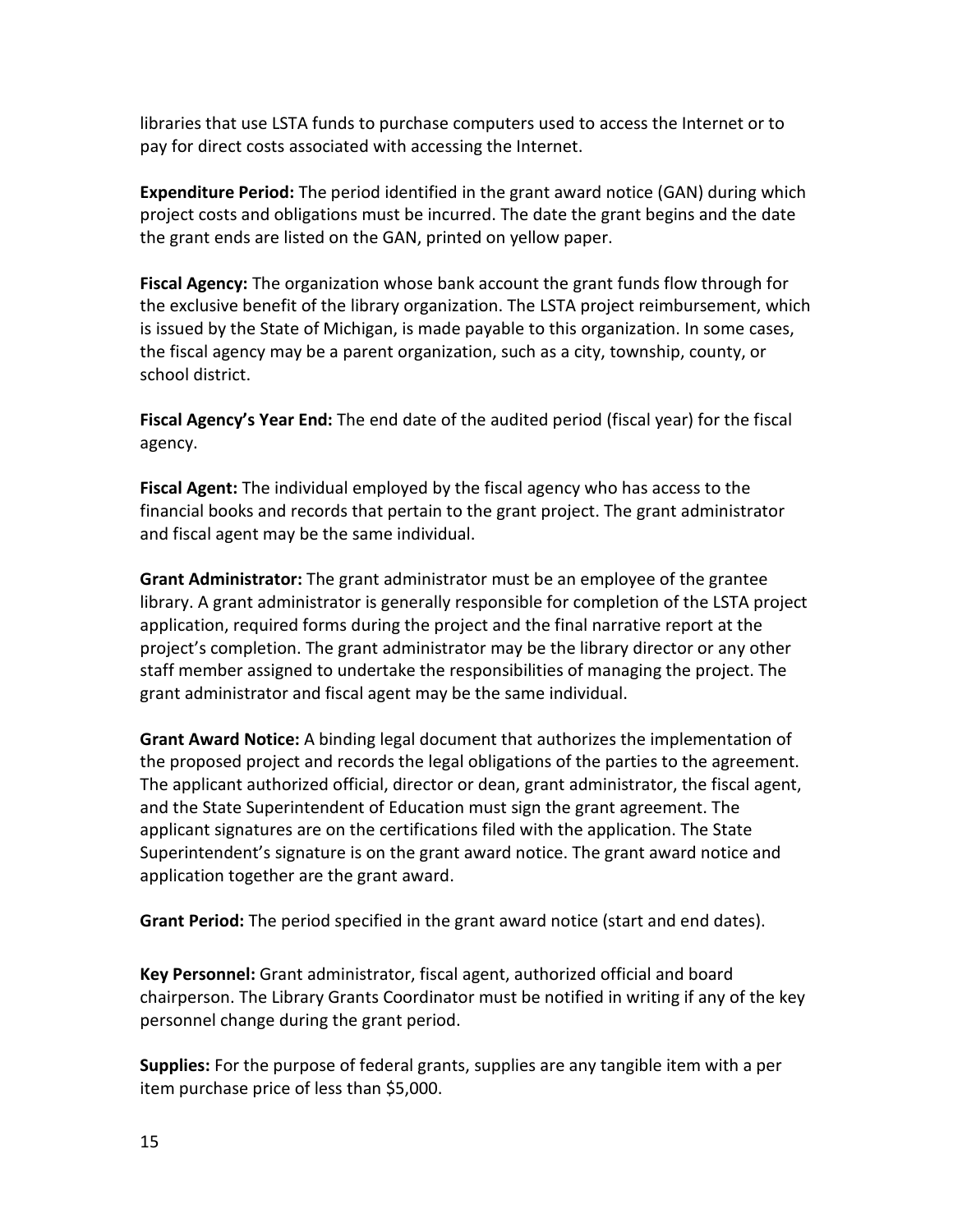**UEI:** The UEI is the Unique Entity Identifier, the official non-proprietary identifier assigned by the federal government through the System for Award Management (SAM.gov). It is a replacement for D-U-N-S number. A UEI number is required to contract with or receive grants from the federal government.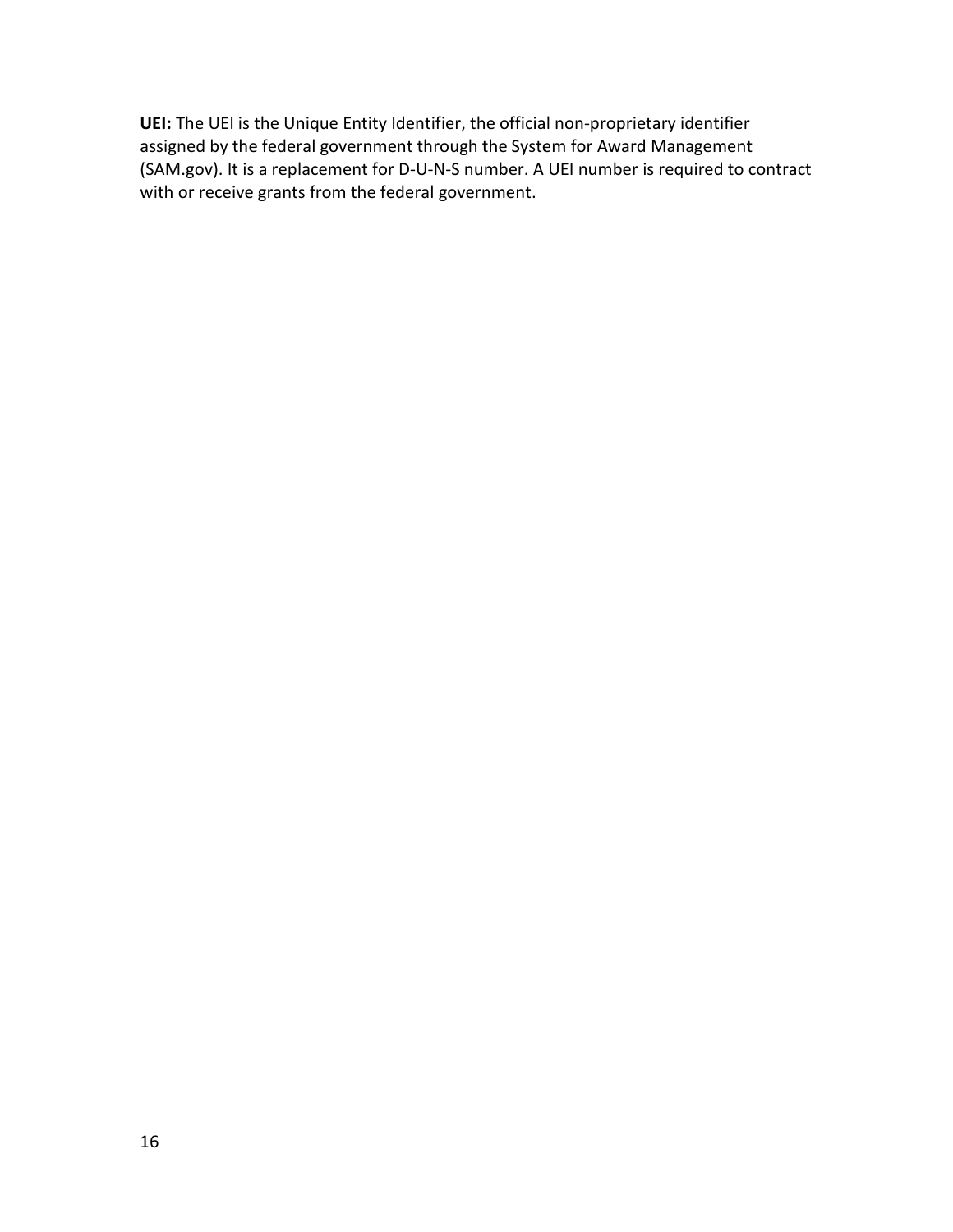# **APPENDIX C - FORMS**

Forms and reports are in the online grant system under the Requirements tab in your account at [https://www.grantrequest.com/SID\\_5829?SA=AM.](https://www.grantrequest.com/SID_5829?SA=AM)

Reimbursement Forms:

• Reimbursement Form

Reporting Forms:

• Final Report